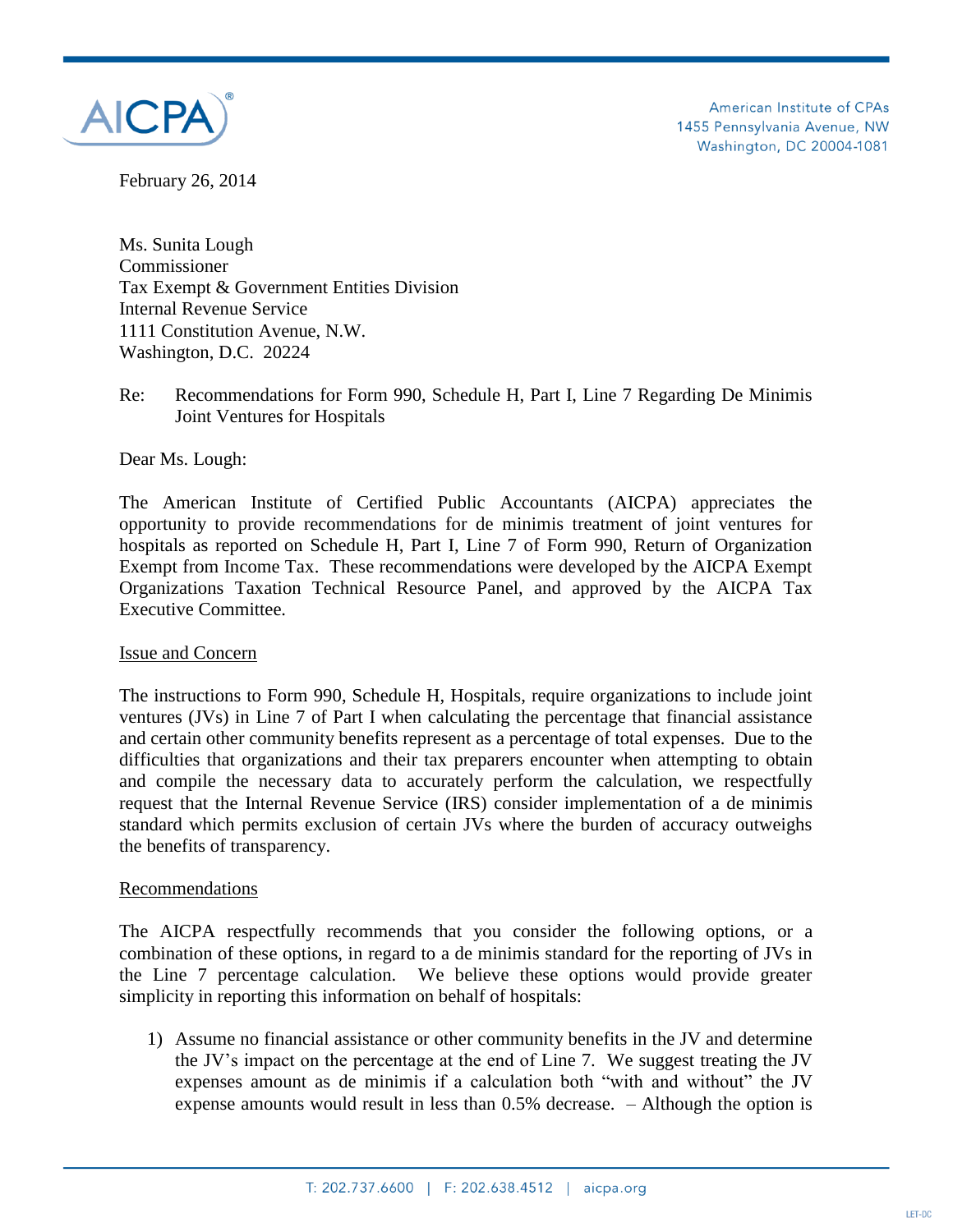simple, the entity would need the expense information which is not readily available on the JV's Schedule K-1.

- 2) Treat the amount as de minimis if the percentage of the JV as part of the denominator is less than a specified percentage. We recommend a 5% threshold since this percentage has been used in various other areas of the form. $1 -$ Similar to option number one above, the entity will need expense information which is not readily available on the Schedule K-1.
- 3) Treat the amount as de minimis if the expenses do not exceed a specific dollar threshold. We recommend treating \$250,000 in expenses, or less, as de minimis.
- 4) Treat the amount as de minimis if it does not exceed a threshold based on Schedule K-1 information, which sometimes nets expenses with income. – For example, if the Schedule K-1, Line 1, Ordinary Income is less than \$100,000, it is considered de minimis. The advantage to this approach is that the entity (or its return preparer) can file accurately based solely on Schedule K-1 data if the expense information is not provided after inquiring. The disadvantage is that the Schedule K-1, Line 1, Ordinary Income line nets income with expenses and provides only a net number, therefore it is possible that much larger amounts of expenses are offsetting large revenue numbers to arrive at the less than \$100,000 amount.
- 5) Assume any JV portion that is taxed as unrelated business income is considered irrelevant in the calculation.

Part IV / Schedule D

Line 11c – If more than 5% of total assets, go to Schedule D for Investments – Program Related.

Line 37 – Conducted more than 5% of its activities through a Partnership, go to Schedule R, Part VI.

Part VI

General Instructions

Section  $H - 5%$  of gross receipts can be part of the failure to file penalty.

Schedule C

Schedule L

Part IV – 5% owner of another company used for interested person test.

<sup>&</sup>lt;sup>1</sup> 5% is used in the following areas of Form 990, Return of Organization Exempt From Income Tax:

Line 11b – If more than 5% of total assets, go to Schedule D for Investments – Other Securities.

Line 11d – If more than 5% of total assets, go to Schedule D for Other Assets.

Line 1b – Independence test ... 5%+ ownership in Partnership in which the board member belongs, triggers disclosure (Example 1).

Line  $5$  – Diversion of assets test ...  $5\%$  + of gross receipts or assets.

Special Rules – There is a 5% de minimis rule on a person's time related to direct lobbying.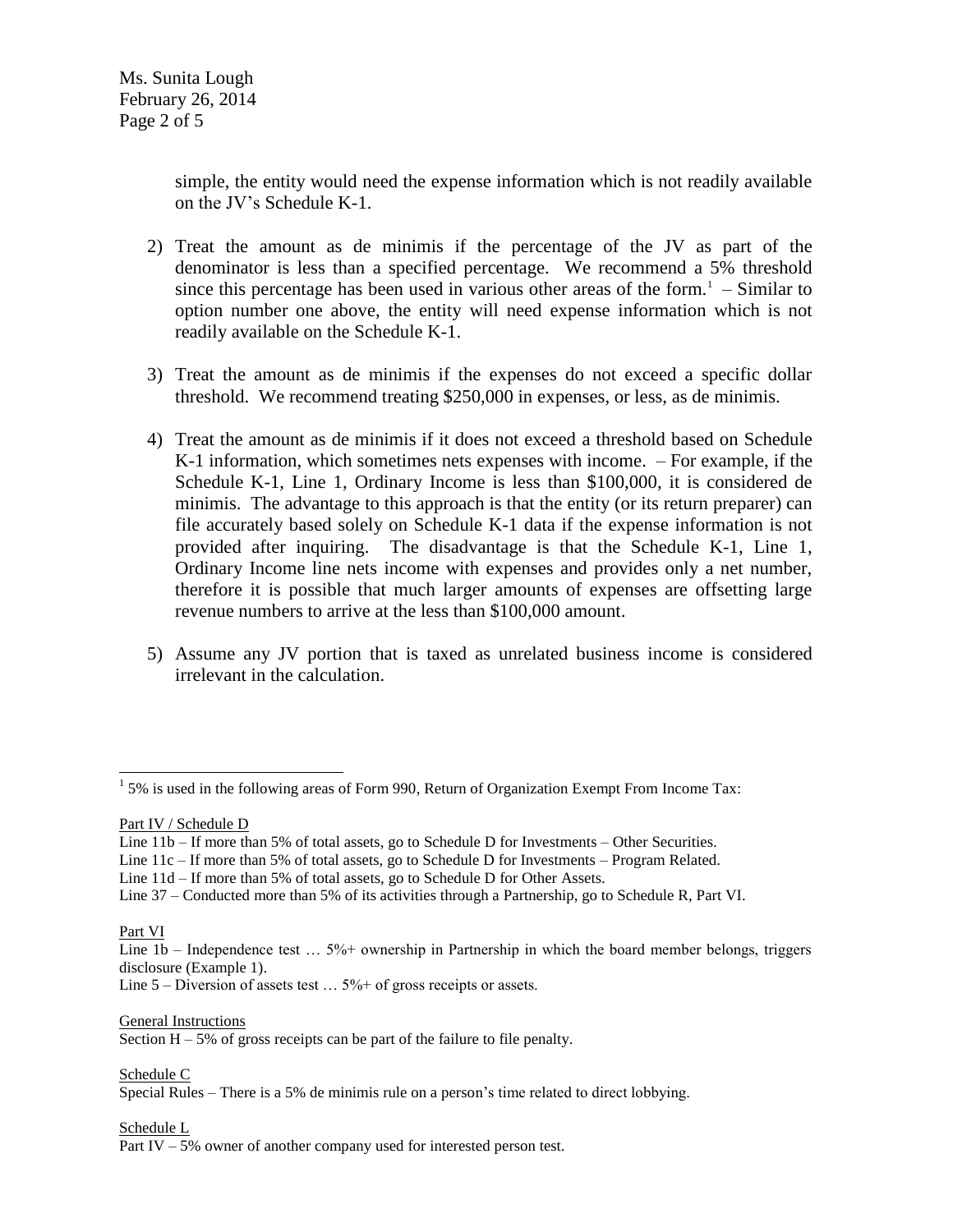6) Other – Develop other options regarding a de minimis standard for the reporting of JVs in the Line 7 percentage calculation that would provide greater simplicity in reporting this information on behalf of hospitals.

# Example

To evaluate the merits of each of the alternative proposed factors above, we provide the following example:

Assume H Hospital (H) has \$100,000,000 in total expenses (excluding both bad debts and the JV expenses). H has \$9,000,000 in financial assistance and other qualifying community benefits.

H has an investment in an imaging JV. H owns 10% of the venture. The total revenue of the JV is \$2,000,000. The total expenses of the JV are \$1,750,000. Thus, the Schedule K-1, Line 1, Ordinary Income is \$25,000 ((\$2,000,000 – \$1,750,000) x 10% share). The footnotes to the Schedule K-1 state that \$1,000 is unrelated business income.

Using the facts above, the following examples illustrate each of the alternative proposed factors:

1) Assume no financial assistance or other community benefits in the JV and determine the JV's impact on the percentage at the end of Line 7. We suggest treating the JV expenses amount as de minimis if a calculation both "with and without" the JV expense amounts would result in less than 0.5% decrease.

In this example, the denominator is \$100,000,000 *before* the JV and \$100,175,000 *with* the JV. The percentage using \$9,000,000 as the numerator swings from 9% without the JV to 8.98% with the JV. Since the impact of the JV without any financial assistance or community benefit is less than a 0.5% decrease to the ultimate percentage, this JV is disregarded and the entity would report \$9,000,000 over \$100,000,000.

2) Treat the amount as de minimis if the percentage of the JV as part of the denominator is less than a specified percentage. We recommend a 5% threshold since this percentage has been used in various other areas of the form.<sup>2</sup>

In this example, the denominator before the JV is \$100,000,000. Expenses of the JV are \$175,000 (\$1,750,000 x 10%) which is 0.18% of the denominator. Therefore, the JV would be de minimis and the entity would report \$100,000,000 as the denominator.

3) Treat the amount as de minimis if the expenses do not exceed a specific dollar threshold. We recommend treating \$250,000 in expenses, or less, as de minimis.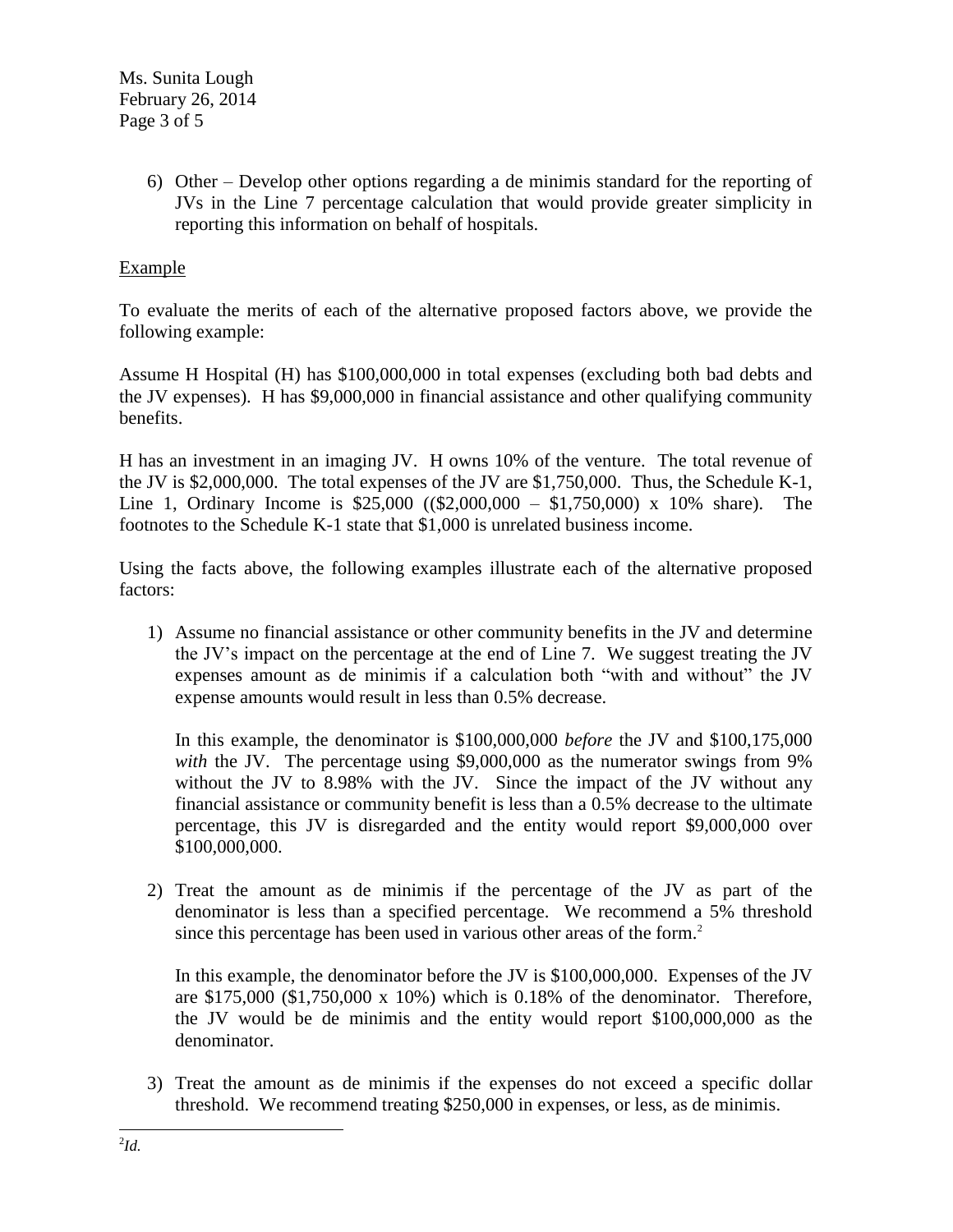Ms. Sunita Lough February 26, 2014 Page 4 of 5

In this example, the entity would treat the expenses of \$175,000 as de minimis.

4) Treat the amount as de minimis if it does not exceed a threshold based on Schedule K-1 information, which sometimes nets expenses with income.

In this example, if the Schedule K-1, Line 1, Ordinary Income is equal to or less than \$250,000, it is considered de minimis. Under this option, the net income of the JV as reported on Line 1 of Schedule K-1 is \$25,000 which is less than \$250,000. Therefore, the JV is treated as de minimis.

5) Assume any JV portion that is taxed as unrelated business income is considered irrelevant in the calculation.

In this example, the entity has \$1,000 of unrelated business income and therefore can reduce the expenses of \$175,000 by \$1,000. Using \$9,000,000 as the total financial assistance and other qualifying benefits, divided by \$100,174,000, provides a percentage of 8.98%.

6) Other – Develop other options regarding a de minimis standard for the reporting of JVs in the Line 7 percentage calculation that would provide greater simplicity in reporting this information on behalf of hospitals.

As the example above demonstrates, in the interest of balancing transparency with burden, it is extremely burdensome for the entity to obtain the total revenue and expenses data when they do not have the tax return workpapers for the JV or have a minority interest in the JV. It is even more difficult to obtain the amount of the expenses that relate to financial assistance and other qualifying expenses for purposes of Schedule H. Most JVs are operated as partnerships and if the other partners are taxable organizations, it is rare for the books of the partnership to track financial assistance and other qualifying expenses.

## Conclusion

The example above demonstrates that a small JV has a negligible impact on the ultimate Schedule H calculations for hospitals. Therefore, the AICPA respectfully requests that the IRS and the Department of the Treasury consider the implementation of one or more of the approaches discussed above, or other options, which help to simplify both the tax compliance and administration process. Allowing the treatment of certain JVs as de minimis and not requiring the inclusion of these JVs into the calculation of Schedule H, Part I, Line 7, will decrease the reporting burden and cost of compliance for exempt organizations that often face limited financial and accounting resources.

#### \* \* \* \* \*

The AICPA is the world's largest member association representing the accounting profession, with more than 394,000 members in 128 countries and a 125-year heritage of